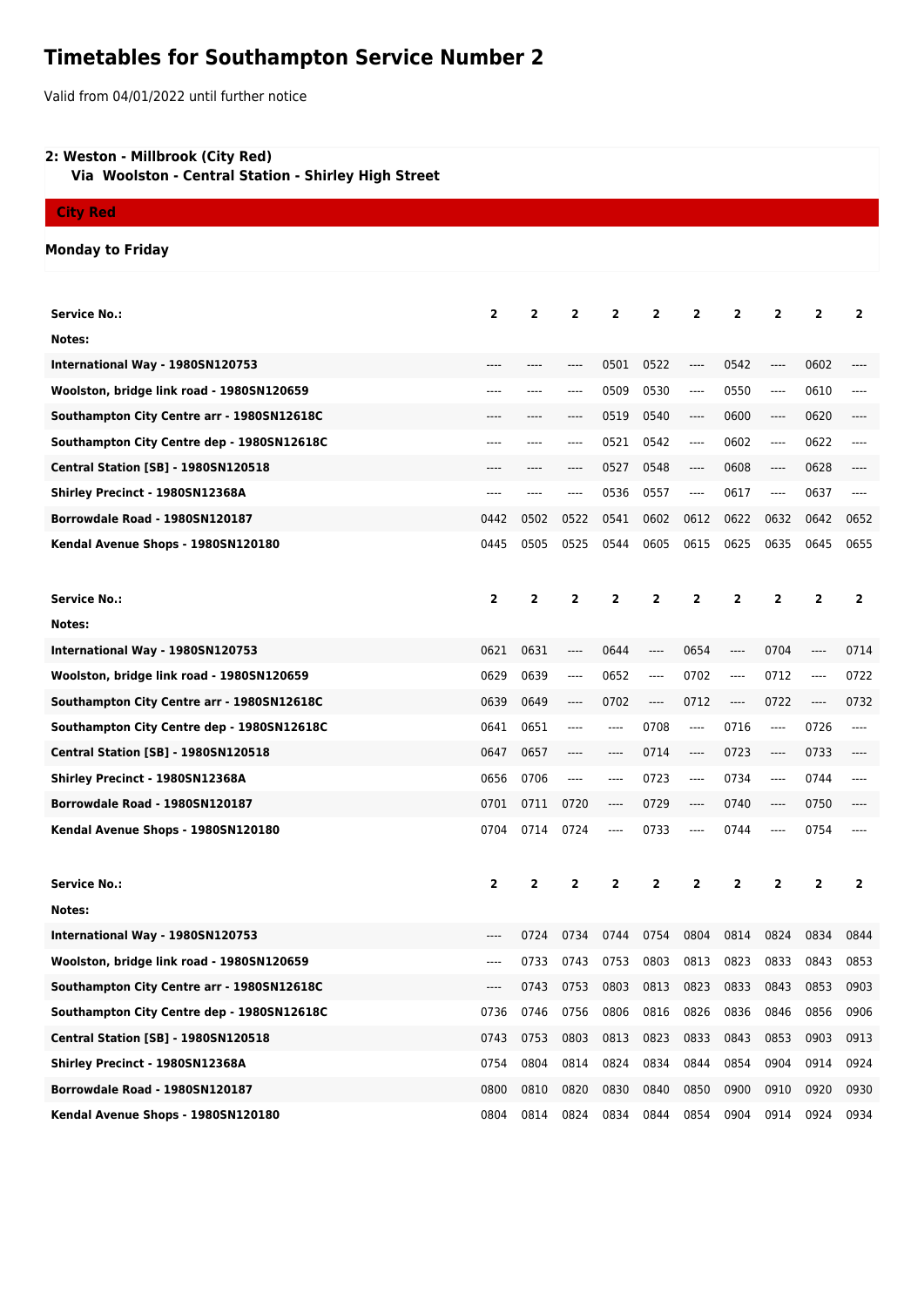| Service No.:                               | 2                       | 2              | $\overline{2}$ | 2         | 2         | 2              | 2            | 2              | 2              | $\overline{2}$ |
|--------------------------------------------|-------------------------|----------------|----------------|-----------|-----------|----------------|--------------|----------------|----------------|----------------|
| Notes:                                     |                         |                |                |           |           |                |              |                |                |                |
| International Way - 1980SN120753           | 0854                    | 0904           | 0914           | 0924      | 0934      | 0944           | 0954         | 1004           | 1014           | 1024           |
| Woolston, bridge link road - 1980SN120659  | 0903                    | 0913           | 0923           | 0933      | 0943      | 0953           | 1003         | 1013           | 1023           | 1033           |
| Southampton City Centre arr - 1980SN12618C | 0913                    | 0923           | 0933           | 0943      | 0953      | 1003           | 1013         | 1023           | 1033           | 1043           |
| Southampton City Centre dep - 1980SN12618C | 0916                    | 0926           | 0936           | 0946      | 0956      | 1006           | 1016         | 1026           | 1036           | 1046           |
| <b>Central Station [SB] - 1980SN120518</b> | 0923                    | 0933           | 0943           | 0953      | 1003      | 1013           | 1023         | 1033           | 1043           | 1053           |
| Shirley Precinct - 1980SN12368A            | 0934                    | 0944           | 0954           | 1004      | 1014      | 1024           | 1034         | 1044           | 1054           | 1104           |
| Borrowdale Road - 1980SN120187             | 0940                    | 0950           | 1000           | 1010      | 1020      | 1030           | 1040         | 1050           | 1100           | 1110           |
| Kendal Avenue Shops - 1980SN120180         | 0944                    | 0954           | 1004           | 1014      | 1024      | 1034           | 1044         | 1054           | 1104           | 1114           |
|                                            |                         |                |                |           |           |                |              |                |                |                |
| <b>Service No.:</b>                        | $\overline{\mathbf{2}}$ | 2              | 2              | 2         | 2         | 2              | 2            | 2              | 2              | 2              |
| Notes:                                     |                         |                |                |           |           |                |              |                |                |                |
| International Way - 1980SN120753           | 1034                    | 1044           | 1054           | 1104      | 1114      | 1124           | 1134         | 1144           | 1154           | 1204           |
| Woolston, bridge link road - 1980SN120659  | 1043                    | 1053           | 1103           | 1113      | 1123      | 1133           | 1143         | 1153           | 1203           | 1213           |
| Southampton City Centre arr - 1980SN12618C | 1053                    | 1103           | 1113           | 1123      | 1133      | 1143           | 1153         | 1203           | 1213           | 1223           |
| Southampton City Centre dep - 1980SN12618C | 1056                    | 1106           | 1116           | 1126      | 1136      | 1146           | 1156         | 1206           | 1216           | 1226           |
| <b>Central Station [SB] - 1980SN120518</b> | 1103                    | 1113           | 1123           | 1133      | 1143      | 1153           | 1203         | 1213           | 1223           | 1233           |
| Shirley Precinct - 1980SN12368A            | 1114                    | 1124           | 1134           | 1144      | 1154      | 1204           | 1214         | 1224           | 1234           | 1244           |
| Borrowdale Road - 1980SN120187             | 1120                    | 1130           | 1140           | 1150      | 1200      | 1210           | 1220         | 1230           | 1240           | 1250           |
| Kendal Avenue Shops - 1980SN120180         | 1124                    | 1134           | 1144           | 1154      | 1204      | 1214           | 1224         | 1234           | 1244           | 1254           |
|                                            |                         |                |                |           |           |                |              |                |                |                |
|                                            |                         |                |                |           |           |                |              |                |                |                |
| <b>Service No.:</b>                        | 2                       | $\overline{2}$ | $\overline{2}$ | 2         | 2         | $\overline{2}$ | 2            | $\overline{2}$ | $\overline{2}$ | $\overline{2}$ |
| Notes:                                     |                         |                |                |           |           |                |              |                |                |                |
| International Way - 1980SN120753           | 1214                    | 1224           | 1234           | 1244      | 1254      | 1304           | 1314         | 1324           | 1334           | 1344           |
| Woolston, bridge link road - 1980SN120659  | 1223                    | 1233           | 1243           | 1253      | 1303      | 1313           | 1323         | 1333           | 1343           | 1353           |
| Southampton City Centre arr - 1980SN12618C | 1233                    | 1243           | 1253           | 1303      | 1313      | 1323           | 1333         | 1343           | 1353           | 1403           |
| Southampton City Centre dep - 1980SN12618C | 1236                    | 1246           | 1256           | 1306      | 1316      | 1326           | 1336         | 1346           | 1356           | 1406           |
| <b>Central Station [SB] - 1980SN120518</b> | 1243                    | 1253           | 1303           | 1313      | 1323      | 1333           | 1343         | 1353           | 1403           | 1413           |
| Shirley Precinct - 1980SN12368A            | 1254                    | 1304           | 1314           | 1324      | 1334      | 1344           | 1354         | 1404           | 1414           | 1424           |
| Borrowdale Road - 1980SN120187             | 1300                    | 1310           | 1320           | 1330      | 1340      | 1350           | 1400         | 1410           | 1420           | 1430           |
| Kendal Avenue Shops - 1980SN120180         | 1304                    | 1314           | 1324           | 1334      | 1344      | 1354           | 1404         | 1414           | 1424           | 1434           |
|                                            |                         |                |                |           |           |                |              |                |                |                |
| <b>Service No.:</b>                        | $\overline{\mathbf{2}}$ | $\mathbf{2}$   | $\mathbf{2}$   | 2         | 2         | 2              | $\mathbf{2}$ | 2              | $\overline{2}$ | $\overline{2}$ |
| Notes:                                     |                         |                |                |           |           |                |              |                |                |                |
| International Way - 1980SN120753           | 1354                    | 1404           |                | 1414 1424 | 1434 1444 |                | 1454 1504    |                | 1514 1524      |                |
| Woolston, bridge link road - 1980SN120659  | 1403                    | 1413           | 1423           | 1433      | 1443      | 1453           | 1503         | 1513           | 1523           | 1533           |
| Southampton City Centre arr - 1980SN12618C | 1413                    | 1423           | 1433           | 1443      | 1453      | 1503           | 1513         | 1523           | 1533           | 1543           |
| Southampton City Centre dep - 1980SN12618C | 1416                    | 1426           | 1436           | 1446      | 1456      | 1506           | 1516         | 1526           | 1536           | 1546           |
| <b>Central Station [SB] - 1980SN120518</b> | 1423                    | 1433           | 1443           | 1453      | 1503      | 1513           | 1523         | 1533           | 1543           | 1553           |
| Shirley Precinct - 1980SN12368A            | 1434                    | 1444           | 1454           | 1504      | 1514      | 1524           | 1534         | 1544           | 1554           | 1604           |
| Borrowdale Road - 1980SN120187             | 1440                    | 1450           | 1500           | 1510      | 1520      | 1530           | 1540         | 1550           | 1600           | 1610           |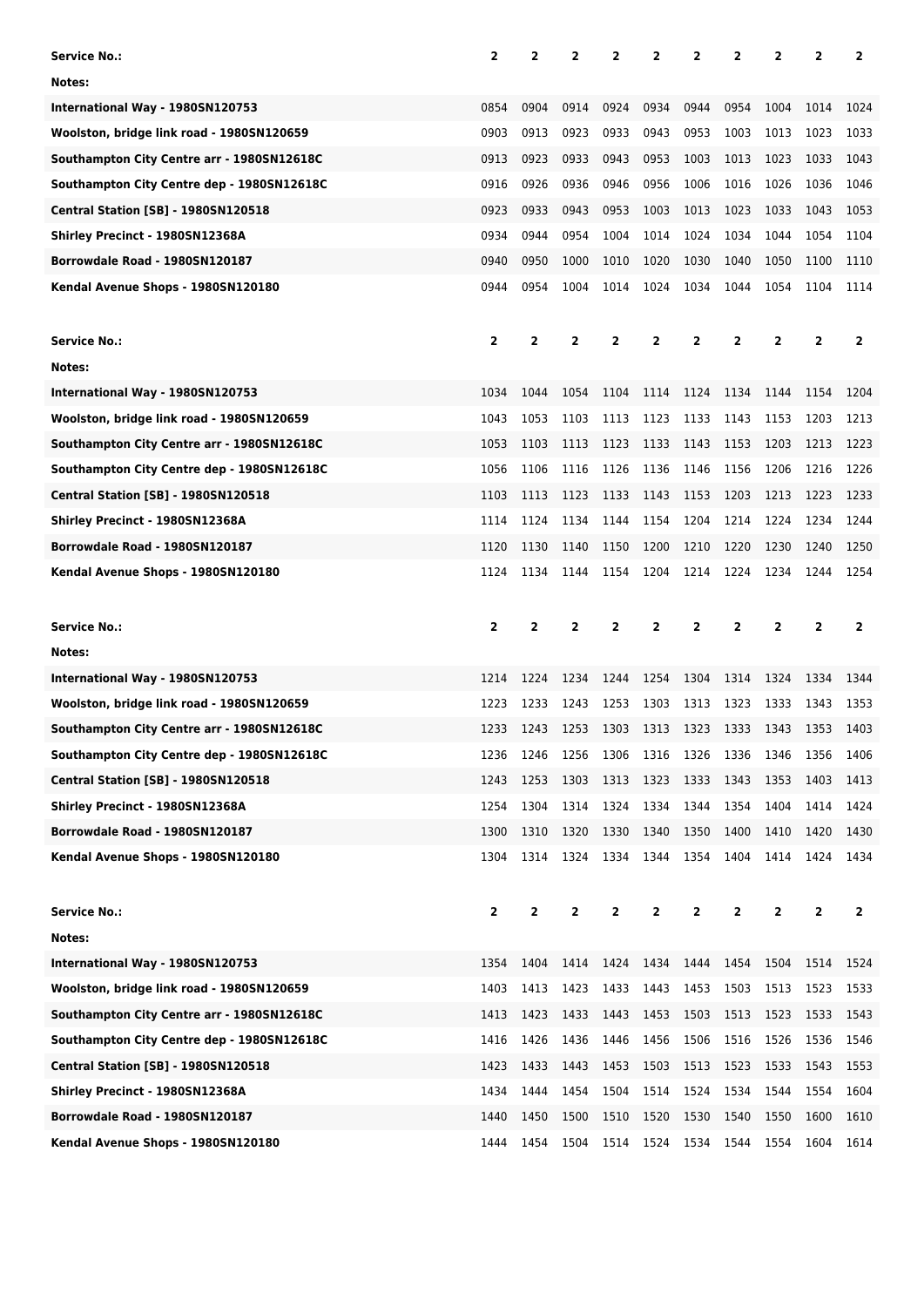| Service No.:                               | $\mathbf{2}$            | 2    | 2                             | 2    | 2                                                                                                                                                                                                 | 2                        | 2            | 2    | 2            | 2              |
|--------------------------------------------|-------------------------|------|-------------------------------|------|---------------------------------------------------------------------------------------------------------------------------------------------------------------------------------------------------|--------------------------|--------------|------|--------------|----------------|
| Notes:                                     |                         |      |                               |      |                                                                                                                                                                                                   |                          |              |      |              |                |
| International Way - 1980SN120753           | 1534                    | 1544 | 1554                          | 1604 | 1614                                                                                                                                                                                              | 1624                     | 1634         | 1644 | 1654         | 1704           |
| Woolston, bridge link road - 1980SN120659  | 1543                    | 1553 | 1603                          | 1613 | 1623                                                                                                                                                                                              | 1633                     | 1643         | 1653 | 1703         | 1713           |
| Southampton City Centre arr - 1980SN12618C | 1553                    | 1603 | 1613                          | 1623 | 1633                                                                                                                                                                                              | 1643                     | 1653         | 1703 | 1713         | 1723           |
| Southampton City Centre dep - 1980SN12618C | 1556                    | 1606 | 1616                          | 1626 | 1636                                                                                                                                                                                              | 1646                     | 1656         | 1706 | 1716         | 1726           |
| <b>Central Station [SB] - 1980SN120518</b> | 1603                    | 1613 | 1623                          | 1633 | 1643                                                                                                                                                                                              | 1653                     | 1703         | 1713 | 1723         | 1733           |
| Shirley Precinct - 1980SN12368A            | 1614                    | 1624 | 1634                          | 1644 | 1654                                                                                                                                                                                              | 1704                     | 1714         | 1724 | 1734         | 1744           |
| Borrowdale Road - 1980SN120187             | 1620                    | 1630 | 1640                          | 1650 | 1700                                                                                                                                                                                              | 1710                     | 1720         | 1730 | 1740         | 1750           |
| Kendal Avenue Shops - 1980SN120180         | 1624                    | 1634 | 1644                          | 1654 | 1704                                                                                                                                                                                              | 1714                     | 1724         | 1734 | 1744         | 1754           |
|                                            |                         |      |                               |      |                                                                                                                                                                                                   |                          |              |      |              |                |
| <b>Service No.:</b>                        | $\overline{\mathbf{2}}$ | 2    | 2                             | 2    | 2                                                                                                                                                                                                 | 2                        | $\mathbf{2}$ | 2    | 2            | 2              |
| Notes:                                     |                         |      |                               |      |                                                                                                                                                                                                   |                          |              |      |              |                |
| International Way - 1980SN120753           | 1714                    | 1724 | 1734                          | 1744 | 1754                                                                                                                                                                                              | 1804                     | 1814         | 1824 | 1834         | 1844           |
| Woolston, bridge link road - 1980SN120659  | 1723                    | 1733 | 1743                          | 1753 | 1803                                                                                                                                                                                              | 1813                     | 1823         | 1833 | 1843         | 1853           |
| Southampton City Centre arr - 1980SN12618C | 1733                    | 1743 | 1753                          | 1803 | 1813                                                                                                                                                                                              | 1823                     | 1833         | 1843 | 1853         | 1903           |
| Southampton City Centre dep - 1980SN12618C | 1736                    | 1746 | 1756                          | 1806 | 1816                                                                                                                                                                                              | 1826                     | 1836         | 1846 | 1855         | ----           |
| <b>Central Station [SB] - 1980SN120518</b> | 1743                    | 1753 | 1803                          | 1813 | 1823                                                                                                                                                                                              | 1833                     | 1843         | 1852 | 1901         | ----           |
| Shirley Precinct - 1980SN12368A            | 1754                    | 1804 | 1814                          | 1824 | 1834                                                                                                                                                                                              | 1844                     | 1854         | 1901 | 1910         | ----           |
| Borrowdale Road - 1980SN120187             | 1800                    | 1810 | 1820                          | 1830 | 1840                                                                                                                                                                                              | 1850                     | 1859         | 1906 | 1915         |                |
| Kendal Avenue Shops - 1980SN120180         | 1804                    | 1814 | 1824                          | 1834 | 1844                                                                                                                                                                                              | 1853                     | 1902         | 1909 | 1918         | ----           |
|                                            |                         |      |                               |      |                                                                                                                                                                                                   |                          |              |      |              |                |
|                                            |                         |      |                               |      |                                                                                                                                                                                                   |                          |              |      |              |                |
| <b>Service No.:</b>                        | $\overline{2}$          | 2    | 2                             | 2    | 2                                                                                                                                                                                                 | 2                        | $\mathbf{2}$ | 2    | $\mathbf{2}$ | $\overline{2}$ |
| Notes:                                     |                         |      |                               |      |                                                                                                                                                                                                   |                          |              |      |              |                |
| International Way - 1980SN120753           | ----                    | 1854 | 1900                          | 1910 | ----                                                                                                                                                                                              | 1922                     | 1932         | 1947 | ----         | 2002           |
| Woolston, bridge link road - 1980SN120659  | ----                    | 1902 | 1908                          | 1918 | $---$                                                                                                                                                                                             | 1930                     | 1940         | 1955 | $---$        | 2010           |
| Southampton City Centre arr - 1980SN12618C | ----                    | 1912 | 1918                          | 1928 | ----                                                                                                                                                                                              | 1940                     | 1950         | 2005 | ----         | 2020           |
| Southampton City Centre dep - 1980SN12618C | 1912                    |      |                               |      | 1932                                                                                                                                                                                              | ----                     | 1952         | ---- | 2012         | ----           |
| <b>Central Station [SB] - 1980SN120518</b> | 1918                    | ---- | ----                          | ---- | 1938                                                                                                                                                                                              | ----                     | 1958         | ---- | 2018         | ----           |
| Shirley Precinct - 1980SN12368A            | 1927                    | ---- | ----                          | ---- | 1947                                                                                                                                                                                              | $\overline{\phantom{a}}$ | 2007         | ---- | 2027         | $\cdots$       |
| Borrowdale Road - 1980SN120187             | 1932                    | ---- | ----                          | ---- | 1952                                                                                                                                                                                              | ----                     | 2012         | ---- | 2032         | ----           |
| Kendal Avenue Shops - 1980SN120180         | 1935                    | ---- |                               | ---- | 1955                                                                                                                                                                                              | ----                     | 2015         | ---- | 2035         | ----           |
|                                            |                         |      |                               |      |                                                                                                                                                                                                   |                          |              |      |              |                |
| <b>Service No.:</b>                        |                         | 2    | 2                             | 2    | 2                                                                                                                                                                                                 | $\overline{\mathbf{2}}$  | $\mathbf{2}$ | 2    | 2            | $\overline{2}$ |
| Notes:                                     |                         |      |                               |      |                                                                                                                                                                                                   |                          |              |      |              |                |
| International Way - 1980SN120753           |                         | ---- | 2022                          | 2042 | 2102                                                                                                                                                                                              | ----                     | 2122         | 2142 | 2212         | 2242           |
| Woolston, bridge link road - 1980SN120659  |                         | ---- | 2030                          | 2050 | 2110                                                                                                                                                                                              | ----                     | 2130         | 2150 | 2220         | 2250           |
| Southampton City Centre arr - 1980SN12618C |                         | ---- | 2040                          | 2100 | 2120                                                                                                                                                                                              | ----                     | 2140         | 2200 | 2230         | 2300           |
| Southampton City Centre dep - 1980SN12618C |                         | 2032 | ----                          | 2102 | ----                                                                                                                                                                                              | 2132                     | ----         | 2202 | 2232         | 2302           |
| <b>Central Station [SB] - 1980SN120518</b> |                         | 2038 | $\hspace{1.5cm} \textbf{---}$ | 2108 | $\hspace{0.02in} \hspace{0.02in} \hspace{0.02in} \hspace{0.02in} \hspace{0.02in} \hspace{0.02in} \hspace{0.02in} \hspace{0.02in} \hspace{0.02in} \hspace{0.02in} \hspace{0.02in} \hspace{0.02in}$ | 2138                     | ----         | 2208 | 2238         | 2308           |
| Shirley Precinct - 1980SN12368A            |                         | 2047 | ----                          | 2117 | ----                                                                                                                                                                                              | 2147                     | ----         | 2217 | 2247         | 2317           |
| Borrowdale Road - 1980SN120187             |                         | 2052 | $---$                         | 2122 | ----                                                                                                                                                                                              | 2152                     | ----         | 2222 | 2252         | 2322           |

**2: Millbrook - Weston (City Red) Via Shirley High Street - Central Station - Woolston**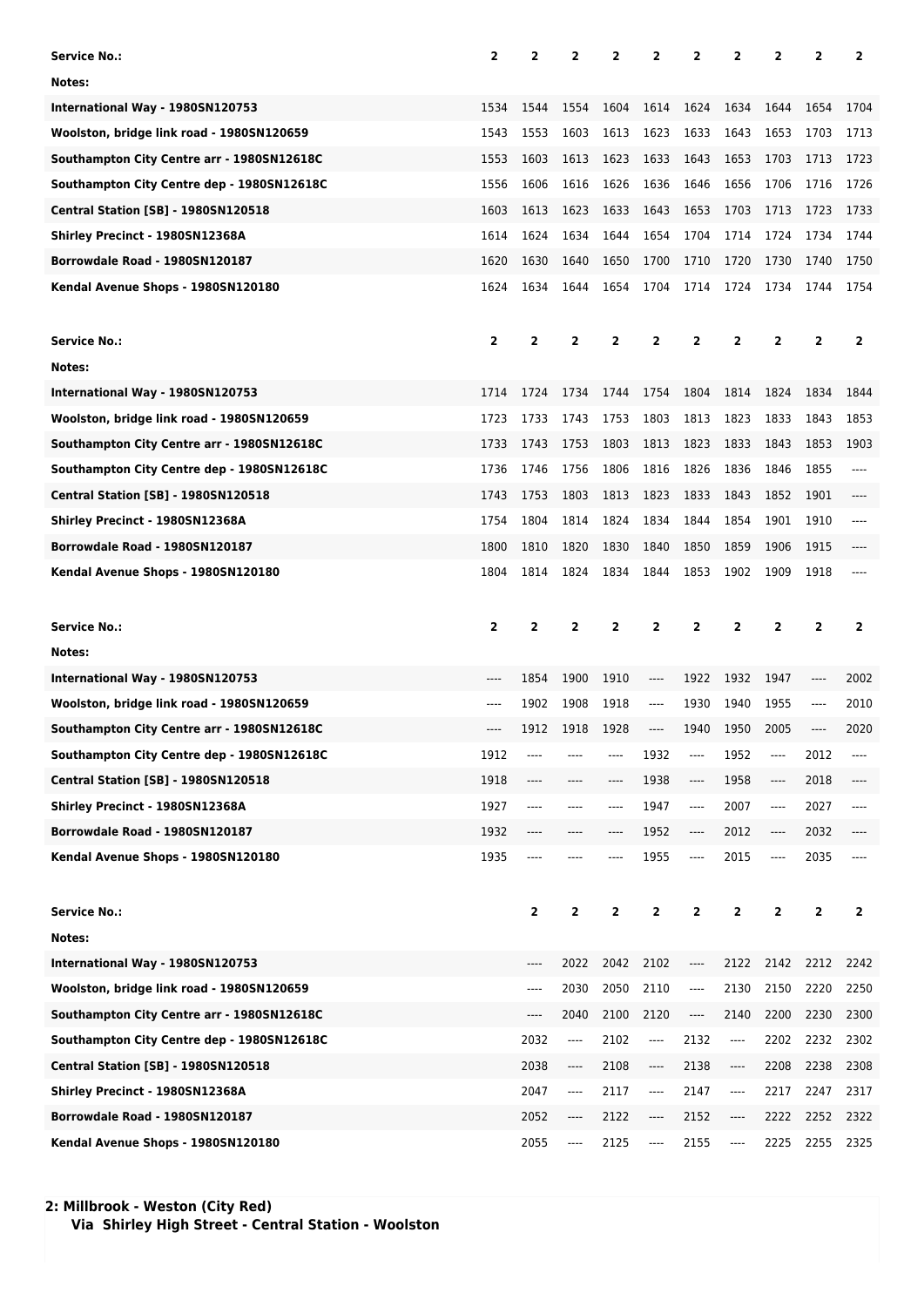## **Monday to Friday**

| <b>Service No.:</b>                        | $\overline{2}$          | $\overline{2}$           | $\overline{2}$ | $\overline{2}$ | $\overline{2}$                | $\overline{2}$ | $\overline{\mathbf{2}}$ | $\overline{2}$                | 2              | $\overline{2}$          |
|--------------------------------------------|-------------------------|--------------------------|----------------|----------------|-------------------------------|----------------|-------------------------|-------------------------------|----------------|-------------------------|
| Notes:                                     |                         |                          |                |                |                               |                |                         |                               |                |                         |
| Kendal Avenue Shops - 1980SN120180         | ----                    |                          | 0446           | ----           | 0506                          | $\cdots$       | 0526                    | ----                          | 0545           |                         |
| Holy Family Church - 1980SN121041          | ----                    | ----                     | 0450           | ----           | 0510                          | ----           | 0530                    | ----                          | 0549           |                         |
| Shirley Precinct - 1980SN120367            |                         | ----                     | 0454           | ----           | 0514                          | $\cdots$       | 0534                    | ----                          | 0553           |                         |
| Central Station [SD] - 1980SNA09196        | ----                    | ----                     | 0502           | ----           | 0522                          | ----           | 0542                    | ----                          | 0601           |                         |
| Southampton City Centre arr - 1980SN12616C |                         | ----                     | 0508           | ----           | 0528                          | $\cdots$       | 0548                    | ----                          | 0607           | ----                    |
| Southampton City Centre dep - 1980SN12616C | ----                    | ----                     | ----           | 0520           | ----                          | 0540           | ----                    | 0559                          | 0609           | ----                    |
| Woolston, bridge link road - 1980SN12658A  | ----                    |                          | ----           | 0530           | $-----$                       | 0550           | ----                    | 0609                          | 0619           | ----                    |
| <b>Barnfield Road - 1980SN120747</b>       | 0455                    | 0516                     | $---$          | 0536           | ----                          | 0556           | ----                    | 0615                          | 0625           | 0638                    |
| International Way - 1980SN120753           | 0500                    | 0521                     | ----           | 0541           | ----                          | 0601           | $-----$                 | 0620                          | 0630           | 0643                    |
|                                            |                         |                          |                |                |                               |                |                         |                               |                |                         |
| <b>Service No.:</b>                        | $\overline{2}$          | $\overline{2}$           | $\overline{2}$ | $\overline{2}$ | $\overline{2}$                | $\overline{2}$ | $\overline{\mathbf{2}}$ | $\overline{2}$                | $\overline{2}$ | $\overline{2}$          |
| Notes:                                     |                         |                          |                |                |                               |                |                         |                               |                |                         |
| Kendal Avenue Shops - 1980SN120180         | 0607                    | 0616                     | $\cdots$       | 0626           | $\cdots$                      | 0636           | ----                    | 0646                          | $\cdots$       | 0656                    |
| Holy Family Church - 1980SN121041          | 0611                    | 0620                     | $---$          | 0630           | $---$                         | 0640           | ----                    | 0650                          | $---$          | 0700                    |
| Shirley Precinct - 1980SN120367            | 0615                    | 0624                     | ----           | 0634           | ----                          | 0644           | $-----$                 | 0654                          | $-----$        | 0704                    |
| Central Station [SD] - 1980SNA09196        | 0623                    | 0632                     | $---$          | 0642           | ----                          | 0652           | ----                    | 0702                          | ----           | 0712                    |
| Southampton City Centre arr - 1980SN12616C | 0629                    | 0638                     | $\cdots$       | 0648           | $\hspace{1.5cm} \textbf{---}$ | 0658           | $-----$                 | 0708                          | $---$          | 0718                    |
| Southampton City Centre dep - 1980SN12616C | 0631                    | $-----$                  | 0641           | ----           | 0651                          | 0700           | $-----$                 | $-----$                       | 0717           | ----                    |
| Woolston, bridge link road - 1980SN12658A  | 0641                    | ----                     | 0651           | ----           | 0701                          | 0710           | $-----$                 | ----                          | 0727           | ----                    |
| <b>Barnfield Road - 1980SN120747</b>       | 0647                    | $-----$                  | 0657           | ----           | 0707                          | 0716           | 0724                    | $\hspace{1.5cm} \textbf{---}$ | 0734           | ----                    |
| International Way - 1980SN120753           | 0652                    | ----                     | 0702           | ----           | 0712                          | 0724           | 0732                    | ----                          | 0742           |                         |
|                                            |                         |                          |                |                |                               |                |                         |                               |                |                         |
| <b>Service No.:</b>                        | $\overline{\mathbf{2}}$ | 2                        | 2              | 2              | 2                             | $\overline{2}$ | $\overline{\mathbf{2}}$ | 2                             | 2              | $\overline{\mathbf{2}}$ |
| Notes:                                     |                         |                          |                |                |                               |                |                         |                               |                |                         |
| Kendal Avenue Shops - 1980SN120180         |                         | 0706                     |                | 0716           | 0726                          | 0736           | 0746                    | 0756                          | 0806           | 0816                    |
| Holy Family Church - 1980SN121041          | ----                    | 0710                     | ----           | 0721           | 0731                          | 0741           | 0751                    | 0801                          | 0811           | 0821                    |
| Shirley Precinct - 1980SN120367            | ----                    | 0714                     | ----           | 0727           | 0737                          | 0747           | 0757                    | 0807                          | 0817           | 0827                    |
| Central Station [SD] - 1980SNA09196        | ----                    | 0722                     | ----           | 0737           | 0747                          | 0757           | 0807                    | 0817                          | 0827           | 0837                    |
| Southampton City Centre arr - 1980SN12616C | ----                    | 0729                     | ----           | 0744           | 0754                          | 0804           | 0814                    | 0824                          | 0834           | 0844                    |
| Southampton City Centre dep - 1980SN12616C | 0727                    | $\overline{\phantom{a}}$ | 0737           | 0747           | 0757                          | 0807           | 0817                    | 0827                          | 0837           | 0847                    |
| Woolston, bridge link road - 1980SN12658A  | 0737                    | ----                     | 0747           | 0757           | 0807                          | 0817           | 0827                    | 0837                          | 0847           | 0857                    |
| <b>Barnfield Road - 1980SN120747</b>       | 0744                    | ----                     | 0754           | 0804           | 0814                          | 0824           | 0834                    | 0844                          | 0854           | 0904                    |
| International Way - 1980SN120753           | 0752                    | ----                     | 0802           | 0812           |                               | 0822 0832      | 0842                    | 0852                          | 0902           | 0912                    |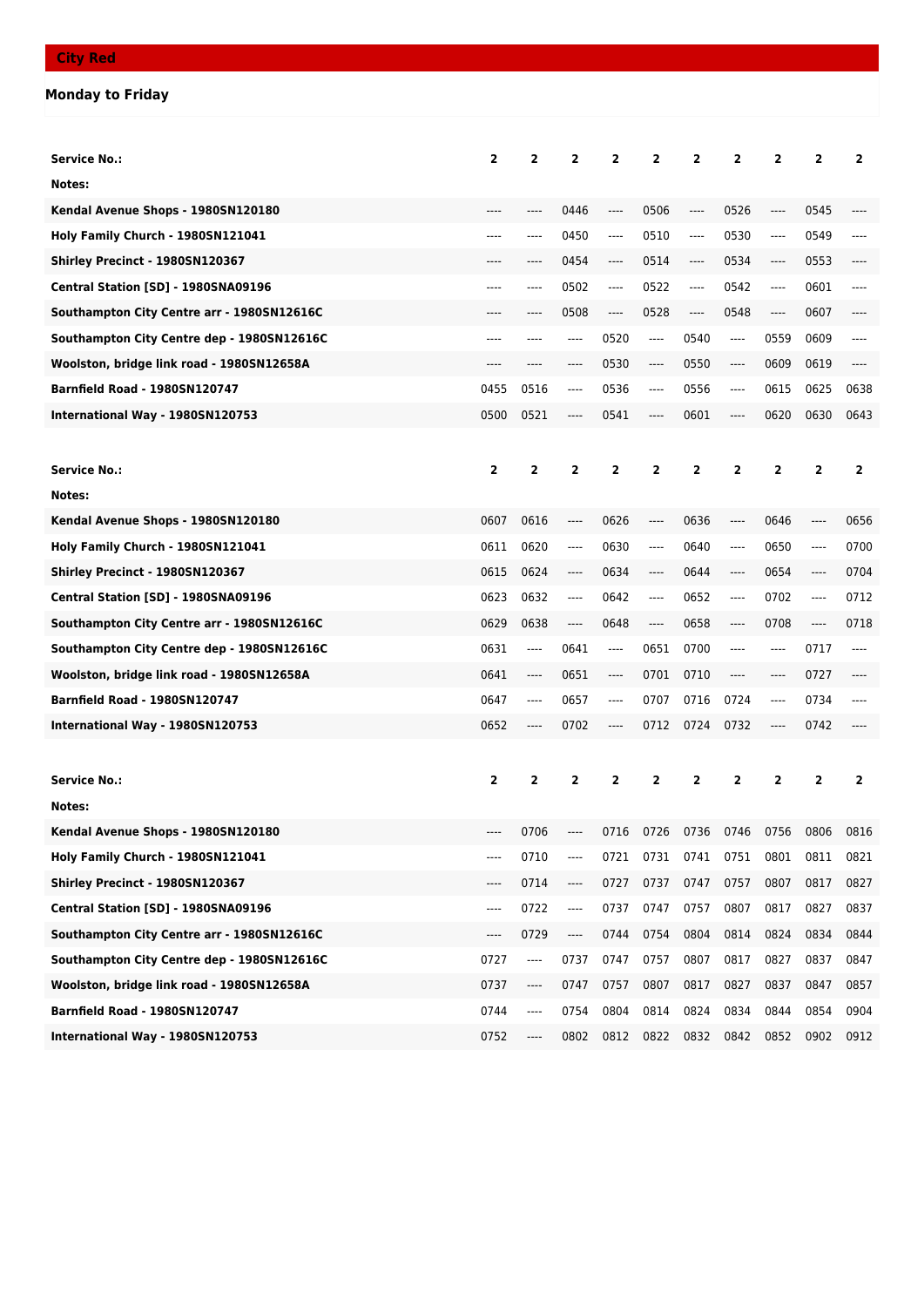| Service No.:                                                                            | $\overline{2}$          | $\mathbf{2}$   | $\overline{2}$ | $\overline{2}$ | 2                                | 2                       | 2                       | 2              | $\overline{2}$ | $\mathbf{2}$   |
|-----------------------------------------------------------------------------------------|-------------------------|----------------|----------------|----------------|----------------------------------|-------------------------|-------------------------|----------------|----------------|----------------|
| Notes:                                                                                  |                         |                |                |                |                                  |                         |                         |                |                |                |
| Kendal Avenue Shops - 1980SN120180                                                      | 0826                    | 0836           | 0846           | 0856           | 0906                             | 0916                    | 0926                    | 0936           | 0946           | 0956           |
| Holy Family Church - 1980SN121041                                                       | 0831                    | 0841           | 0851           | 0901           | 0911                             | 0921                    | 0931                    | 0941           | 0951           | 1001           |
| Shirley Precinct - 1980SN120367                                                         | 0837                    | 0847           | 0857           | 0907           | 0917                             | 0927                    | 0937                    | 0947           | 0957           | 1007           |
| Central Station [SD] - 1980SNA09196                                                     | 0847                    | 0857           | 0907           | 0917           | 0927                             | 0937                    | 0947                    | 0957           | 1007           | 1017           |
| Southampton City Centre arr - 1980SN12616C                                              | 0854                    | 0904           | 0914           | 0924           | 0934                             | 0944                    | 0954                    | 1004           | 1014           | 1024           |
| Southampton City Centre dep - 1980SN12616C                                              | 0857                    | 0907           | 0917           | 0927           | 0937                             | 0947                    | 0957                    | 1007           | 1017           | 1027           |
| Woolston, bridge link road - 1980SN12658A                                               | 0907                    | 0917           | 0927           | 0937           | 0947                             | 0957                    | 1007                    | 1017           | 1027           | 1037           |
| <b>Barnfield Road - 1980SN120747</b>                                                    | 0914                    | 0924           | 0934           | 0944           | 0954                             | 1004                    | 1014                    | 1024           | 1034           | 1044           |
| International Way - 1980SN120753                                                        | 0922                    | 0932           | 0942           | 0952           | 1002                             | 1012                    | 1022                    | 1032           | 1042           | 1052           |
|                                                                                         |                         |                |                |                |                                  |                         |                         |                |                |                |
| <b>Service No.:</b>                                                                     | $\mathbf{2}$            | $\overline{2}$ | $\overline{2}$ | $\overline{2}$ | 2                                | $\overline{\mathbf{2}}$ | 2                       | $\overline{2}$ | $\overline{2}$ | $\overline{2}$ |
| Notes:                                                                                  |                         |                |                |                |                                  |                         |                         |                |                |                |
| Kendal Avenue Shops - 1980SN120180                                                      | 1006                    | 1016           | 1026           | 1036           | 1046                             | 1056                    | 1106                    | 1116           | 1126           | 1136           |
| Holy Family Church - 1980SN121041                                                       | 1011                    | 1021           | 1031           | 1041           | 1051                             | 1101                    | 1111                    | 1121           | 1131           | 1141           |
| Shirley Precinct - 1980SN120367                                                         | 1017                    | 1027           | 1037           | 1047           | 1057                             | 1107                    | 1117                    | 1127           | 1137           | 1147           |
| Central Station [SD] - 1980SNA09196                                                     | 1027                    | 1037           | 1047           | 1057           | 1107                             | 1117                    | 1127                    | 1137           | 1147           | 1157           |
| Southampton City Centre arr - 1980SN12616C                                              | 1034                    | 1044           | 1054           | 1104           | 1114                             | 1124                    | 1134                    | 1144           | 1154           | 1204           |
| Southampton City Centre dep - 1980SN12616C                                              | 1037                    | 1047           | 1057           | 1107           | 1117                             | 1127                    | 1137                    | 1147           | 1157           | 1207           |
| Woolston, bridge link road - 1980SN12658A                                               | 1047                    | 1057           | 1107           | 1117           | 1127                             | 1137                    | 1147                    | 1157           | 1207           | 1217           |
| <b>Barnfield Road - 1980SN120747</b>                                                    | 1054                    | 1104           | 1114           | 1124           | 1134                             | 1144                    | 1154                    | 1204           | 1214           | 1224           |
| International Way - 1980SN120753                                                        | 1102                    | 1112           | 1122           | 1132           | 1142                             | 1152                    | 1202                    | 1212           | 1222           | 1232           |
|                                                                                         |                         |                |                |                |                                  |                         |                         |                |                |                |
|                                                                                         |                         |                |                |                |                                  |                         |                         |                |                |                |
| <b>Service No.:</b>                                                                     | 2                       | 2              | 2              | 2              | 2                                | 2                       | 2                       | 2              | 2              | 2              |
| Notes:                                                                                  |                         |                |                |                |                                  |                         |                         |                |                |                |
|                                                                                         | 1146                    | 1156           | 1206           | 1216           | 1226                             | 1236                    | 1246                    | 1256           | 1306           | 1316           |
| Kendal Avenue Shops - 1980SN120180<br>Holy Family Church - 1980SN121041                 | 1151                    | 1201           |                |                |                                  |                         |                         | 1301           | 1311           | 1321           |
| Shirley Precinct - 1980SN120367                                                         | 1157                    | 1207           | 1217           | 1227           | 1211 1221 1231 1241 1251<br>1237 | 1247                    | 1257                    | 1307           | 1317           | 1327           |
| Central Station [SD] - 1980SNA09196                                                     | 1207                    | 1217           | 1227           | 1237           | 1247                             | 1257                    | 1307                    | 1317           | 1327           | 1337           |
| Southampton City Centre arr - 1980SN12616C                                              | 1214                    | 1224           | 1234           | 1244           | 1254                             | 1304                    | 1314                    | 1324           | 1334           | 1344           |
|                                                                                         | 1217                    | 1227           | 1237           | 1247           | 1257                             | 1307                    | 1317                    | 1327           | 1337           | 1347           |
| Southampton City Centre dep - 1980SN12616C<br>Woolston, bridge link road - 1980SN12658A | 1227                    | 1237           | 1247           | 1257           | 1307                             | 1317                    | 1327                    | 1337           | 1347           | 1357           |
| <b>Barnfield Road - 1980SN120747</b>                                                    | 1234                    | 1244           | 1254           | 1304           | 1314                             | 1324                    | 1334                    | 1344           | 1354           | 1404           |
| International Way - 1980SN120753                                                        | 1242                    | 1252           | 1302           | 1312           | 1322                             | 1332 1342               |                         | 1352           | 1402           | 1412           |
|                                                                                         |                         |                |                |                |                                  |                         |                         |                |                |                |
|                                                                                         |                         |                |                |                |                                  |                         |                         |                | $\overline{2}$ |                |
| <b>Service No.:</b>                                                                     | $\overline{\mathbf{2}}$ | 2              | $\overline{2}$ | 2              | 2                                | $\overline{\mathbf{2}}$ | $\overline{\mathbf{2}}$ | 2              |                | $\mathbf{2}$   |
| Notes:                                                                                  |                         |                |                |                |                                  |                         |                         |                |                |                |
| Kendal Avenue Shops - 1980SN120180                                                      | 1326                    | 1336           | 1346           | 1356           | 1406                             | 1416                    | 1426                    | 1436           | 1446           | 1456           |
| Holy Family Church - 1980SN121041<br>Shirley Precinct - 1980SN120367                    | 1331<br>1337            | 1341<br>1347   | 1351<br>1357   | 1401<br>1407   | 1411<br>1417                     | 1421<br>1427            | 1431<br>1437            | 1441<br>1447   | 1451<br>1457   | 1501<br>1507   |
|                                                                                         | 1347                    | 1357           | 1407           | 1417           | 1427                             | 1437                    | 1447                    | 1457           | 1507           | 1517           |
| Central Station [SD] - 1980SNA09196<br>Southampton City Centre arr - 1980SN12616C       | 1354                    | 1404           | 1414           | 1424           | 1434                             | 1444                    | 1454                    | 1504           | 1514           | 1524           |
| Southampton City Centre dep - 1980SN12616C                                              | 1357                    | 1407           | 1417           | 1427           | 1437                             | 1447                    | 1457                    | 1507           | 1517           | 1527           |
|                                                                                         | 1407                    | 1417           | 1427           | 1437           | 1447                             | 1457                    | 1507                    | 1517           | 1527           | 1537           |
| Woolston, bridge link road - 1980SN12658A<br>Barnfield Road - 1980SN120747              | 1414                    | 1424           | 1434           | 1444           | 1454                             | 1504                    | 1514                    | 1524           | 1534           | 1544           |